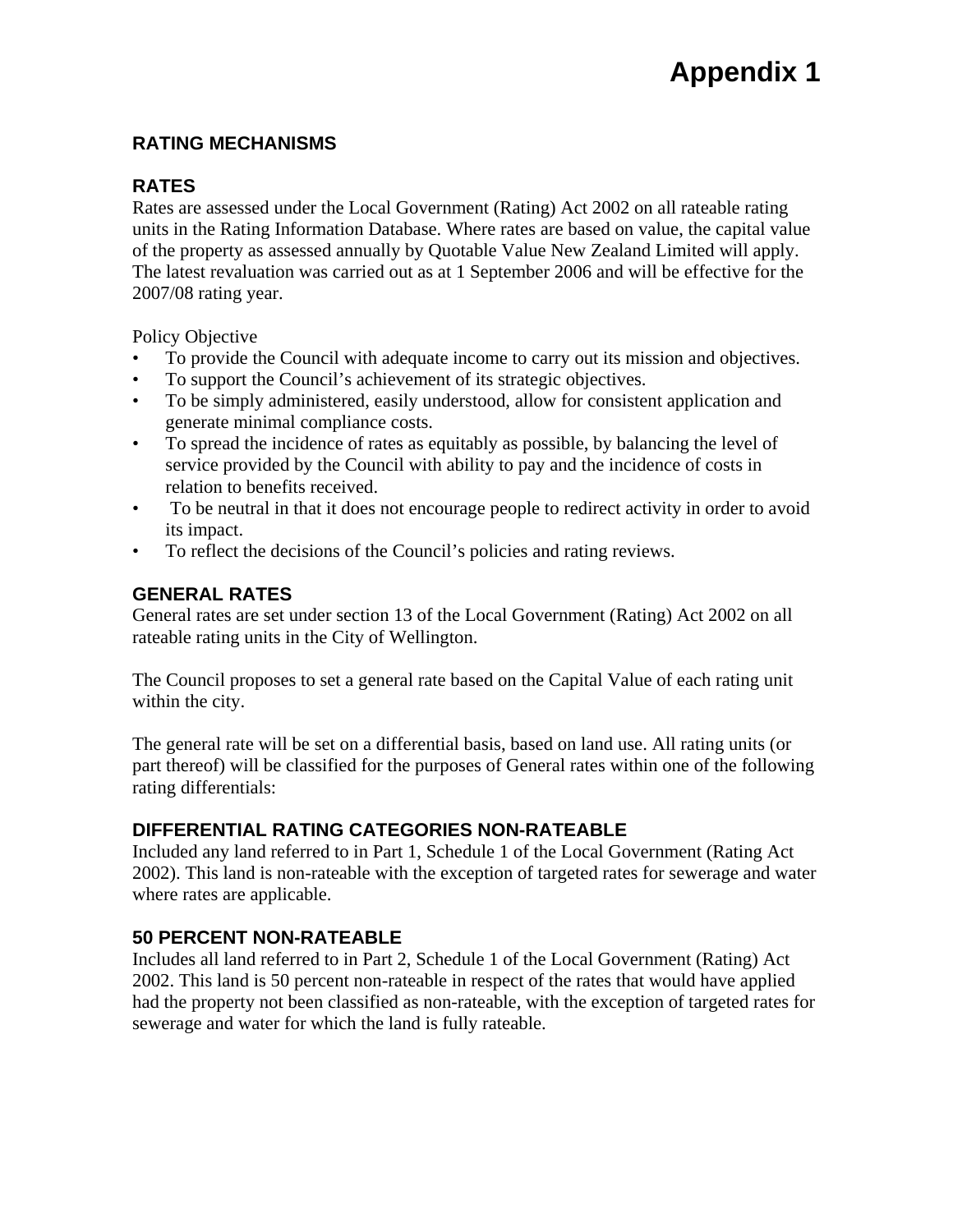# **BASE DIFFERENTIAL**

This includes:

a) Separately rateable land used solely for one or more household units; excluding those properties that provide short stay (28 days or less) commercial accommodation for which a tariff is charged

b) Vacant land zoned residential

c) Rural land (including farmland and lifestyle blocks) under the District Plan that is administered by Council, but excluding any rating unit that is zoned rural industrial

d) Separately rateable land occupied by a charitable organisation, which is deemed by the Council to be used exclusively or principally for sporting, recreation or community purposes and that does not generate any private pecuniary profit.

# **COMMERCIAL, INDUSTRIAL AND BUSINESS DIFFERENTIAL**

This includes:

a) Separately rateable land used for a commercial or industrial purpose

b) Vacant land zoned commercial, industrial or rural industrial under the District Plan administered by the Council

c) Land used for offices, administrative and/or associated functions

d) Land used for commercial accommodation for which a tariff is charged and where the principle purposed is the provision of short stay accommodation

e) Business-related premises used principally for private pecuniary benefit

f) Utility networks

g) Any property not otherwise categorised within the Base differential.

### **ANNUAL UNIFORM GENERAL CHARGE**

The Council does not assess a Uniform Annual General Charge.

# **DIFFERENTIAL RATING CATEGORY CONDITIONS**

The Council has resolved to achieve a target in 2009/10, which modifies the differential apportionment so that the commercial, industrial and business sector pay 2.8 times the General rate per dollar of capital value payable by those properties incorporated under the Base (Residential) differential. For 2007/08 the General rate differential ratio will be 3.8:1.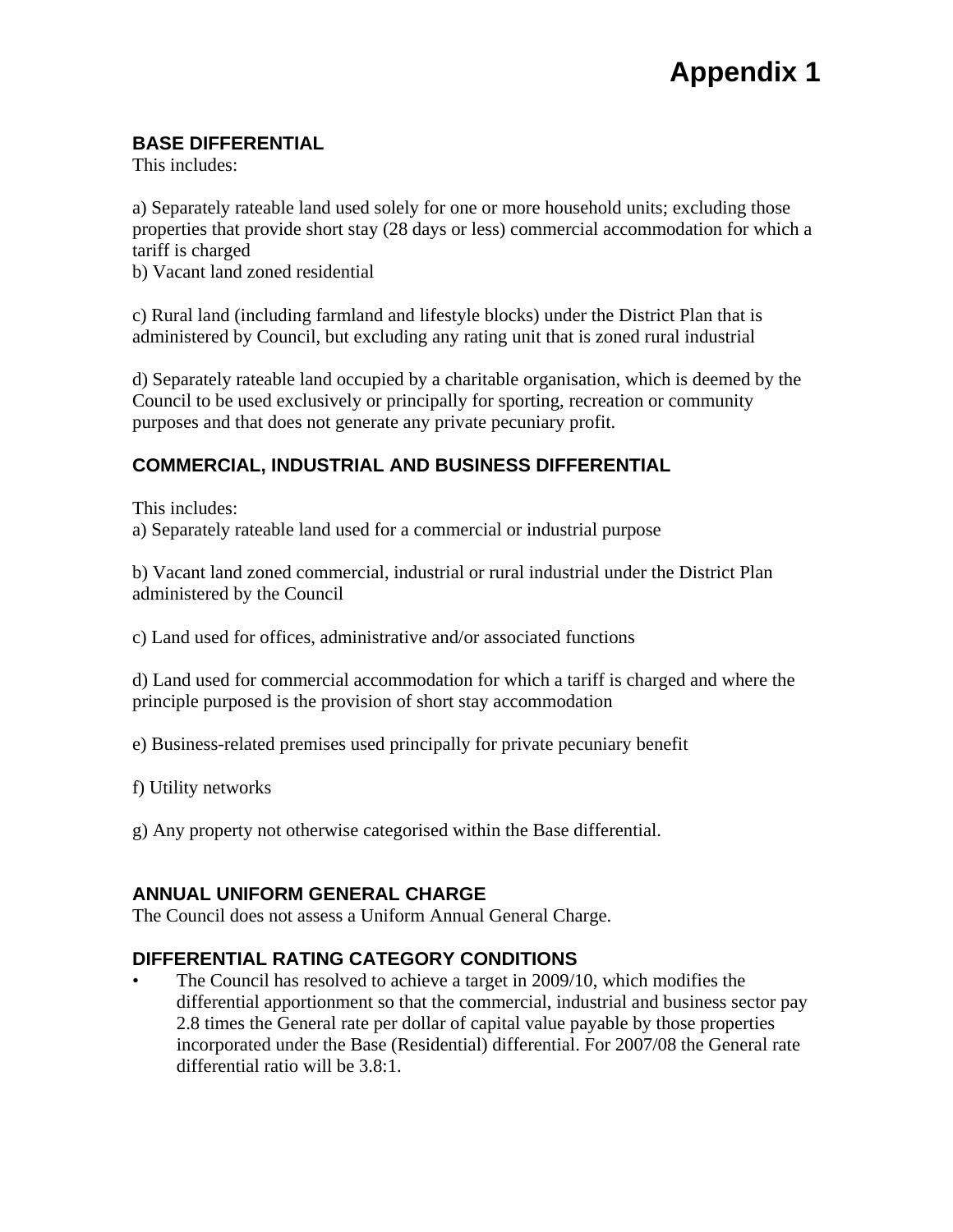- The separated parts of a rating unit will be differentially rated where a part of the property is non-rateable or the property fits under one or more rating differential and either:
	- a) The total capital value of the rating unit is above \$500,000 or
	- b) Minority use(s) account for more than 30 percent of the total capital value of the rating unit.

In any other case, the General rate differential is determined by principal use.

The threshold at which a property with both base differential (residential) and nonresidential uses is required to divided for rating purposes has increased from \$500,000 to \$800,000.

- In regard to the rates attributable to a rating unit during the transition period between two differential rating categories, a ratepayer may apply for a change in rating category at any time between the lodgement of a consent application with the Council (on the condition that the principal prior use has ended) and the earlier of either:
	- a) The time at which the Council gives final approval of the completed works, or
	- b) The property is deemed (by the Council) to be available for its intended use.

In situations where the change in land use does not require a Council consent, but warrants a change in differential rating category, the onus is on the ratepayer to inform the Council prior to the property being utilised under the new use.

- The rating differential classification of all rating units must be set prior to the commencement of a rating year and will remain in place for that entire rating year. Any change in circumstances that results in a change of differential classification during a rating year will apply from 1 July of the following rating year.
- Any property eligible for mandatory 50 percent non-rateability under Part 2, Schedule 1, of the Rating Powers Act will be first classified under the appropriate General rate differential classifications and the non-rateability applied to that rate.

# **TARGETED RATES**

Targeted Rates are set under section 16 of the Local Government (Rating) Act 2002.

# **SEWERAGE RATE**

A targeted sewerage rate is to be apportioned 60 percent:40 percent between properties incorporated under the Base differential and the Commercial, Industrial and Business differential in accordance with the Revenue and Financing Policy. This rate pays for the cost of the provision of the sewerage treatment facilities for the city.

For the purposes of these rates the sewerage collection and disposal service is treated as being provided if the rating unit is connected to a public sewerage drain (either directly or indirectly), irrespective of whether the property is considered fully rateable or is mandatory non-rateable or 50 percent non-rateable under Schedule 1 of the Local Government (Rating) Act 2002.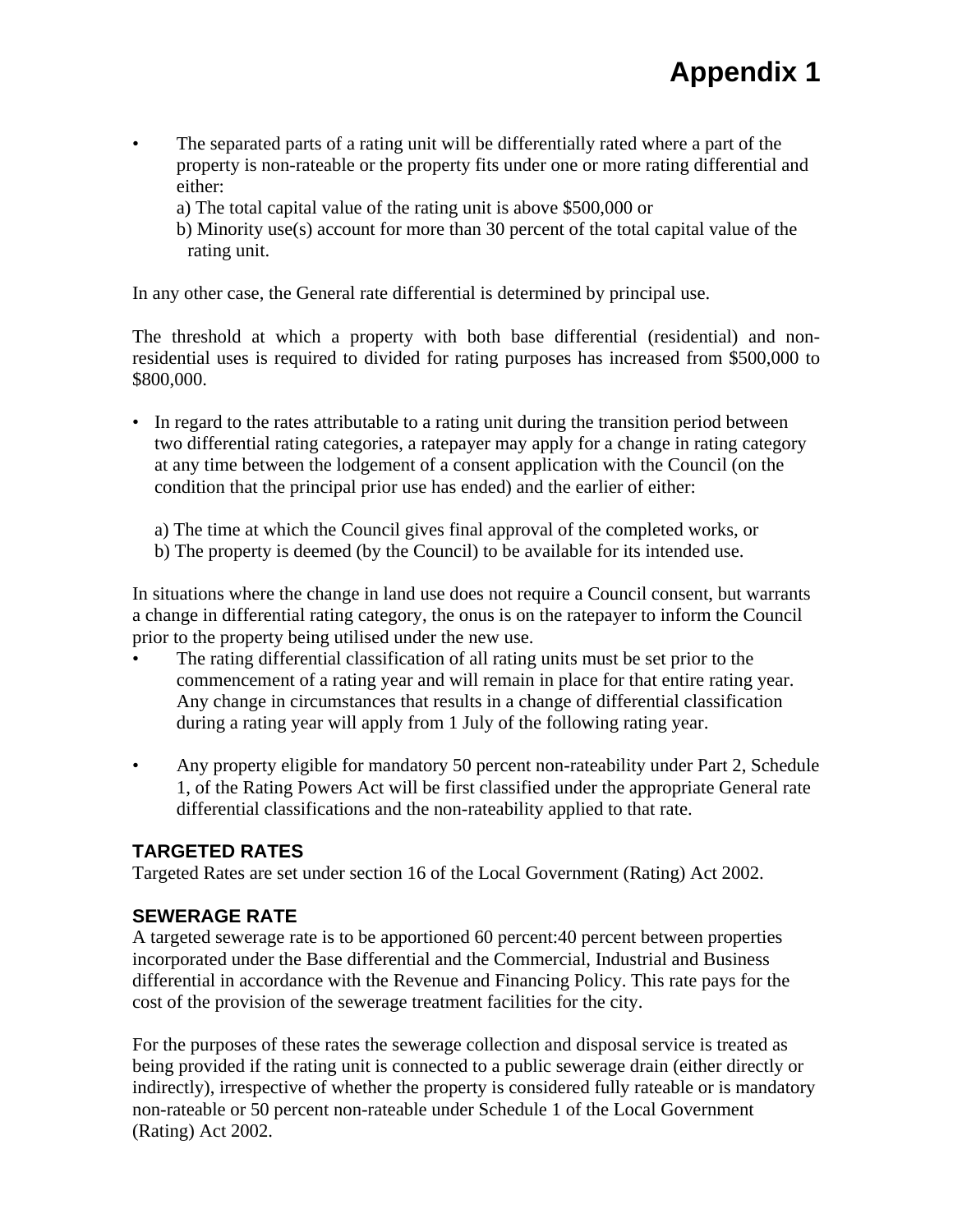# **Appendix 1**

The targeted Sewerage rate is calculated as follows:

*For rating units incorporated in the Commercial, Industrial and Business differential:* 

A rate per dollar of capital value on all rating units connected to a public sewerage drain, to collect 40 percent of the required rates funding.

*For rating units incorporated in the Base differential:* 

A fixed amount of \$112.50 (incl. GST) and a rate per dollar of capital value on all rating units connect to a public sewerage drain, to collect 60 percent of the required rate funding.

# **WATER RATE**

A targeted rate for water is to be apportioned with the aim of achieving a 60 percent:40 percent split between properties incorporated under the Base deferential and the Commercial, Industrial and Business differential in accordance with the Revenue and Financing Policy.

This rate pays for water collection and treatment facilities, the water distribution network and water conservation for the city.

This rate is set on all rating units serviced by a water connection.

For the purposed of these rates, the water service is treated as being provided if the rating unit is connected to the public water supply (either directly or indirectly), irrespective of whether the property is consider fully rateable or is mandatory non-rateable or 50 percent non-rateable under Schedule 1 of the Local Government (Rating) Act 2002.

The targeted Water rate is calculated as follows: *For rating units incorporated in the Commercial, Industrial and Business differential, either:* 

a) A fixed water meter charge of \$1.37 (incl. GST) per cubic meter of water used by all rating units connected to the public water supply with a water meter installed, plus an administrative charge of \$84.37 (incl. GST) per annum

Or

b) A rate per dollar of capital value on all rating units connected to the public water supply, without a water meter installed.

For rating units rated incorporated in the Base differential, either: a) A fixed water meter charge of \$1.37 (incl. GST) per cubic meter of water used by all rating units connected to the public water supply with a water meter installed, plus an administrative charge of \$84.37 (incl. GST) per annum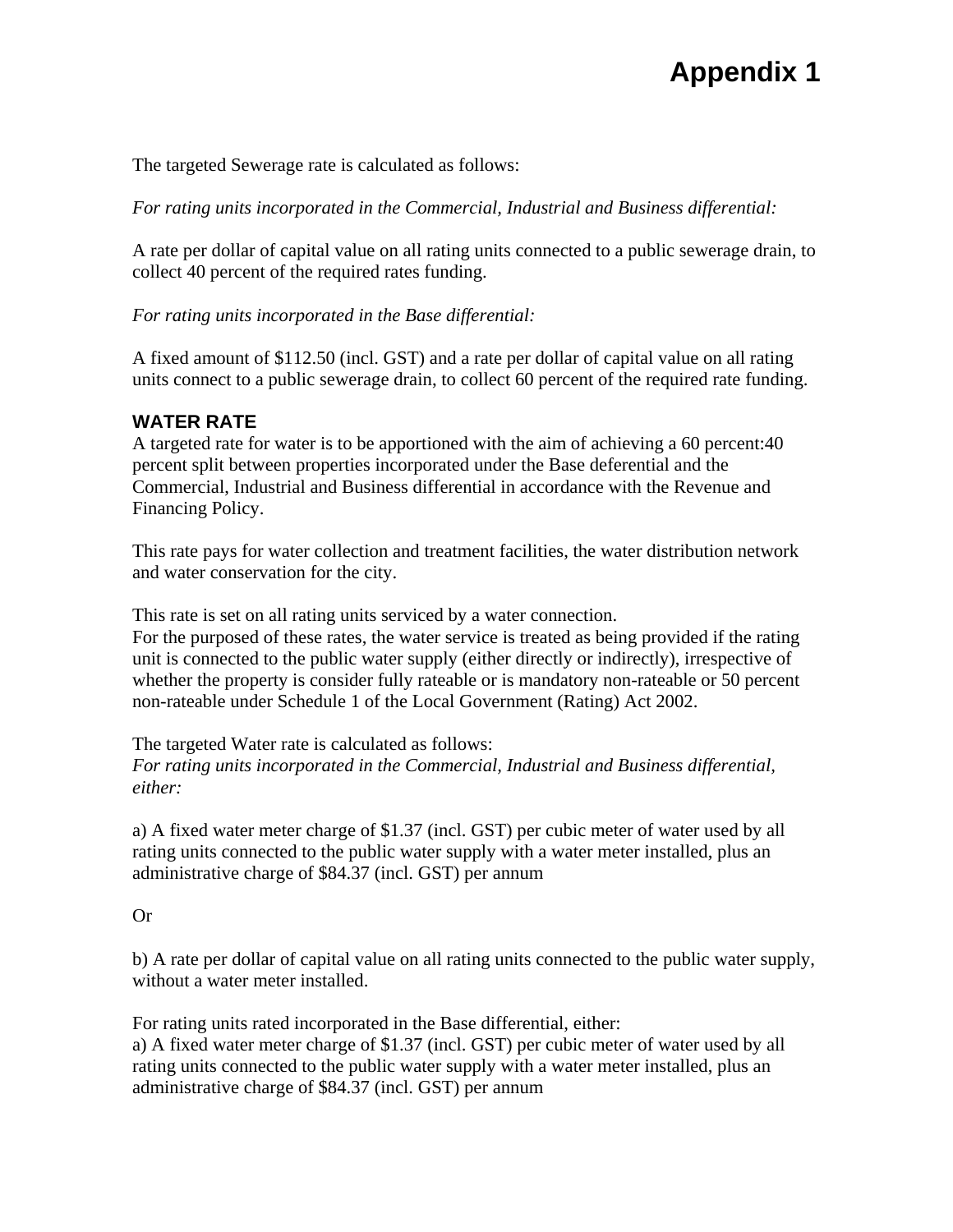b) A fixed amount of \$112.50 (incl. GST) per rating unit and a rate per dollar of capital value on all rating units connected to the public water supply without a water meter installed, to collect the required Base differential contribution.

### **STORMWATER NETWORK RATE**

A targeted stormwater rate is to be apportioned 80 percent to the non-rural rating units incorporated under the Base differential and20 percent to the Commercial, Industrial and Business differential in accordance with the Revenue and Financing Policy. This rate pays for the cost of the provision of the stormwater collection/disposal network for the city.

Properties classified as "rural" under the Council's operative District Plan are excluded from the liability of this rate.

The targeted Stormwater network rate is calculated as follows:

*For non-rural rating units incorporated in the Commercial, Industrial and Business differential:* 

A rate per dollar of capital value to collect 20 percent of the required rates funding.

*For non-rural rating units incorporated in the Base differential:*  A rate per dollar of capital value to collect 80 percent of the required rates funding.

# **COMMERCIAL, INDUSTRIAL AND BUSINESS SECTOR TARGETED RATE**

This rate pays for activities where the Council's Revenue and Financing Policy identifies that the benefit can be attributed to the commercial, industrial and business sector and where the activity is not incorporated in other service related targeted rates. This incorporates the following:

• 100% of the cost of the events attraction and support activity

This rate is levied on all properties incorporated in the commercial, industrial and business sector and is calculated on a rate per dollar of rateable capital value.

# **BASE SECTOR TARGETED RATE**

This rate pays for activities where the Council's Revenue and Financing Policy identifies that the benefit can be attributed to properties incorporated under the Base differential rating category (incorporating residential ratepayers). This incorporates the following activities:

• 100% of the Facilitation of community environmental initiatives, cultural grants, facilitation of recreation partnerships and community advocacy activities.

• 80% of the provision of community centres and halls activities. This rate is levied on all properties incorporated under the Base differential rating category and is calculated on a rate per dollar of rateable capital value.

Or